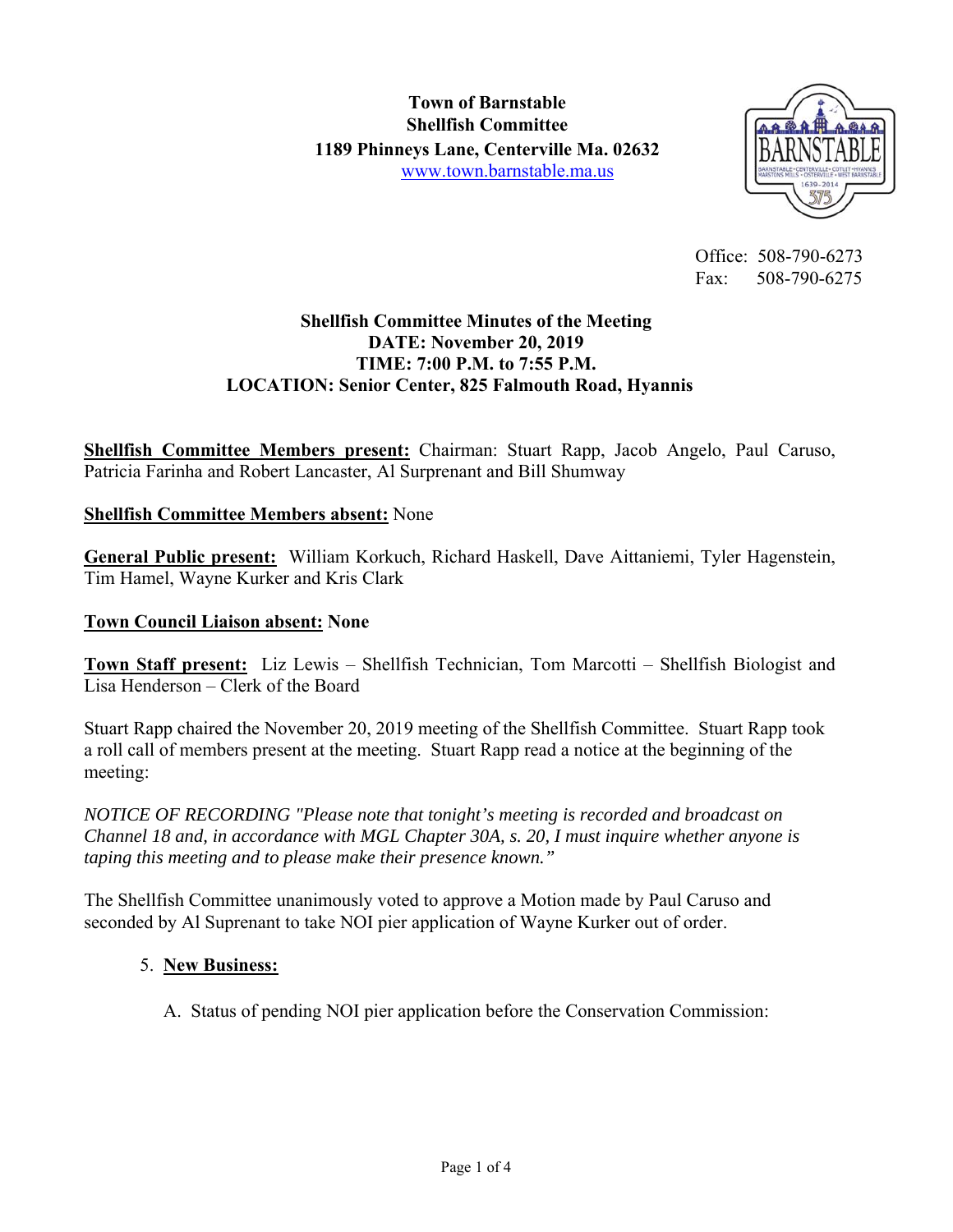| Applicant:        | Wayne Kurker / Agent: Braman Surveying & Assoc., LLC                      |
|-------------------|---------------------------------------------------------------------------|
| Project Location: | 1 Willow Street                                                           |
|                   | Hyannis, MA 02601                                                         |
|                   | Map 326 / Parcels 115, 116, 142, 142-001, 114, 113, 112, 133-002          |
| Proposed Project: | Proposal to install underground utility conduits in various locations, to |
|                   | reface existing timber bulkhead with vinyl sheeting, to maintain the      |
|                   | Federal Channel to depths as permitted and authorized by Army Corps of    |
|                   | Engineers, complete previously approved improvements and repairs.         |
| Public Hearing:   | November 26, 2019 6:30PM                                                  |
|                   | Barnstable Town Hall                                                      |
|                   | 367 Main Street, Hyannis, MA                                              |
|                   | Selectman's Conference Room, 2 <sup>nd</sup> Floor                        |
|                   |                                                                           |

Application was discussed, no impact on shellfish, no vote taken.

#### 1. **Meeting Minutes:**

The Shellfish Committee unanimously voted to approve a Motion made by Paul Caruso and seconded by Robert Lancaster to approve the Meeting Minutes from October 16, 2019 as presented.

#### 2. **Chairman's comments:** None

#### 3. **Natural Resources Report:**

Tom Marcotti presented an update on the shellfish activities:

Water quality for North Bay and East Bay was not suitable for opening on 11/1 as planned. Additional testing was done in North Bay, allowing it to open on 11/9. Water testing to hopefully open East Bay was done on 11/19, results later this week.

2.6 North Bay: The waters, flats and all tributaries of that portion of North Bay, northeasterly of a line drawn from Point Isabella to the north tip of Grand Island; north of the Bridge Street Bridge and south of a line drawn across the mouth of the Marstons Mills River (DMF/SC:23.2); classified as conditionally approved; status: Closed to shellfishing May 1 through October 31, all dates inclusive. The area shall not automatically reopen to shellfishing on November 1 and will remain closed until examined and shellfishing is allowed by DMF.).

Tom Marcotti reported on some statistics from the Natural Resource Department which include 1547 recreational shellfish checks, 25 commercial since November 1<sup>st</sup>. Vibrio season was completed on October  $19<sup>th</sup>$ . There were (3) enforcement issues varying from alleged night shellfishing, excess seed and one ongoing investigation.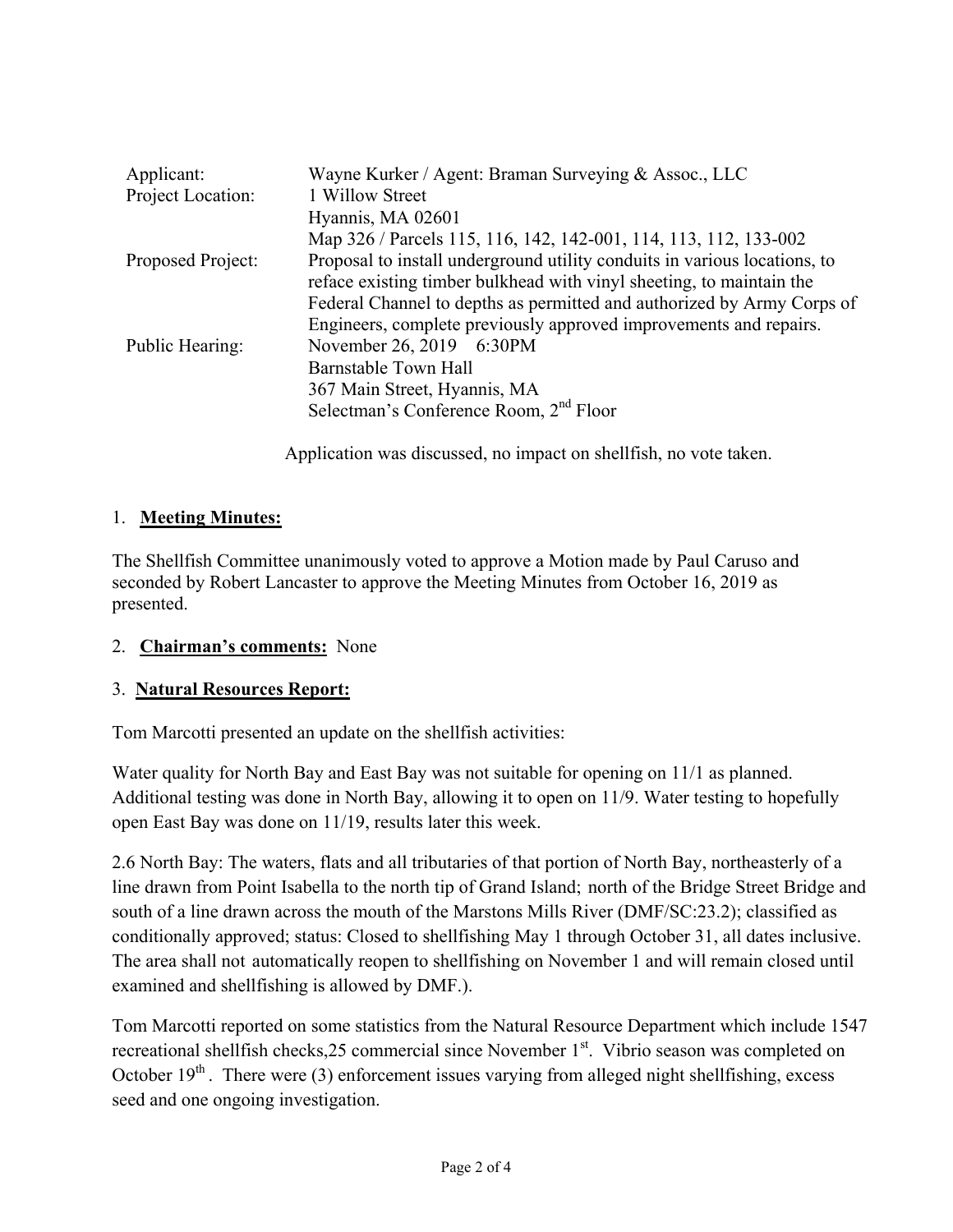Amy Croteau attended a Storm Water Inventory Impacting Shellfish Areas with Don Liptack and Assistant Town Engineer Nathan Collins.

Devon Harrington is working with Elizabeth Ells regarding work she is doing on Martha's Vineyard with permeable barriers around pollution sources to help improve water quality to re-open micro closures. The intent is to see if this is applicable to the new pollution micro-closures in West Bay and Cotuit Bay although unlikely because our issues involve fecal coliform.

Cold stunned turtles have started showing up on our North side beaches. Patrols around high tide for these areas has increased.

Fishing Checks (fresh and salt water): 21

Hunting Checks: 72 (not including Sandy Neck), possible hunting in posted "no trespassing" area (ongoing investigation)

Pheasant Stocked in West Barnstable Conservation Area: 212 (stocking occurs on Saturday mornings and Monday nights).

## 4. **Old Business:**

A proposal to change the Committees monthly meetings to the second Wednesday of each month was presented. The Shellfish Committee voted unanimously to approve a Motion made by Robert Lancaster and seconded by Paul Caruso, to accept the new 2020 meeting schedule to be held at 6:30pm on the second Wednesday of each month.

#### 5. **New Business:**

B. Liz Lewis presented an update on the shellfish propagation program:

Plantings of approximately 3 million quahogs, ranging in size from 1mm to 3mm in size, this year were done where there were no piers. We have so many quahogs this year that we do not need to do contaminated relays anymore so it is home grown stock. We are in the top 5 in the State for growing quahogs. There was a small gas spill at Prince Cove this year that contributed to loss of a portion of some stock. We have put down 71 predator exclusion nets on the South Side and 6 on the North Side. We stopped taking stock from the North Side because we are worried about Quahog Parasite XUnknown (QPX). We moved over 1 million quahogs this year beginning in April through mid-October, early November in which some are sampled and counted with distribution throughout the Town.

Three Floating Upweller Systems (FLUPSY) were run at Prince Cove this year. A fourth FLUPSY was custom built by our Structures and Grounds Department for Barnstable Harbor for next year. Four learn to shellfish classes have been held with at least 70 attendees at each class. We are up at least 100 non-resident shellfish permits which we believe is the result from those classes. We have 106 volunteers that helped make these classes successful. We held a volunteer appreciation day November 14th to thank our volunteers for their help in making our shellfish program a success this year.